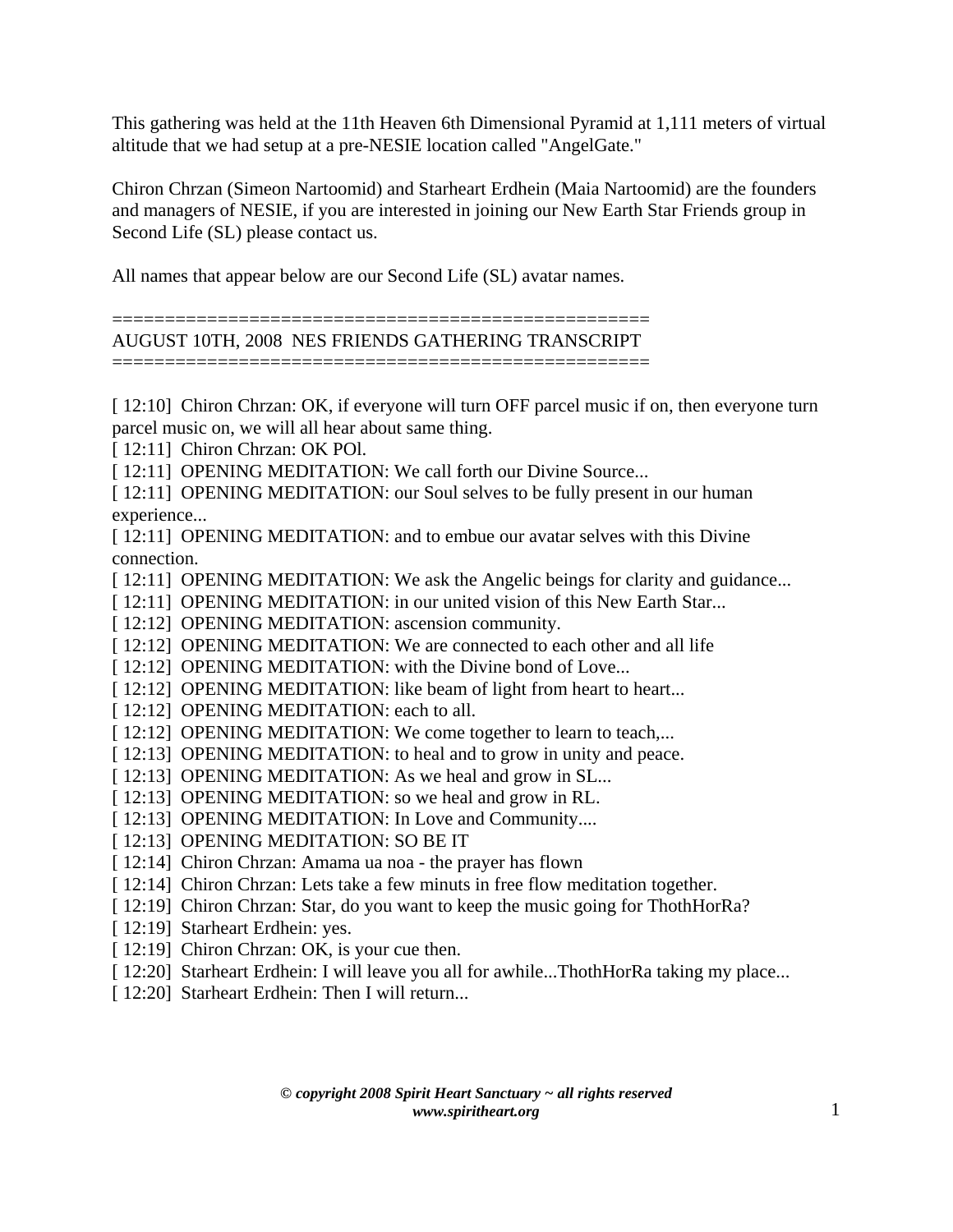- [ 12:20] Starheart Erdhein: Namaste
- [ 12:25] ThothHorRa: Greetings to All...

[ 12:25] ThothHorRa: I wish to give you a sacred mantra of Light Language in the ancient Aloi'i...

- [ 12:25] ThothHorRa: or first language of humanity...
- [ 12:25] ThothHorRa: first begun in MU (Lemuria).
- [ 12:25] ThothHorRa: In essence this is the mantra of "opening the scroll" to new experience...
- [ 12:25] ThothHorRa: that of full acceptance of the SACRED BEING in you and in ALL...
- [ 12:26] ThothHorRa: and offering yourself as a VESSEL...
- [ 12:26] ThothHorRa: of expressing that SACRED BEING which you are!
- [ 12:26] ThothHorRa: As I give you these words, please either say/chant them aloud...
- [ 12:26] ThothHorRa: or within you mind silently.
- [ 12:27] ThothHorRa: KAH'HA'RA...
- [ 12:27] ThothHorRa: NU'MEH'AT'VEH...
- [ 12:27] ThothHorRa: AN'A'KA...
- [ 12:27] ThothHorRa: RHA'HU'NECHE...
- [12:28] ThothHorRa: LAKA

[ 12:28] ThothHorRa: Chrion has created here in the center of this pyramid a tachyon column which I have infused with the pure core LIGHT of 'Rhada'...

[ 12:28] ThothHorRa: Rhada is a tachyon beam that is emitted from a NES pyramid in Numis'OM...

- [ 12:29] ThothHorRa: for the purpose of aligning and connecting Numis'OM to other 'World System II' planetary fields in the universe...
- [ 12:29] ThothHorRa: that are of shall we say, the same 'family.'

[ 12:29] ThothHorRa: This tachyon column here in the virtual reality of the atmosphere Chiron has created...

- [ 12:29] ThothHorRa: is attuned to the Pymander Seraphi frequency of 4444.8888.
- [ 12:29] ThothHorRa: When NESIE is acquired this tachyon column can be transferred there...
- [ 12:30] ThothHorRa: You may use this number as an attunement to the field Chiron was guided to create here...
- [ 12:30] ThothHorRa: Placing it on your altar, or on a piece of paper under your pillow at night.
- [ 12:30] ThothHorRa: I give you my breath and receive yours in LOVE and PURE LIGHT OF BEING!
- [ 12:30] ThothHorRa: SO IT IS.
- [ 12:33] Chiron Chrzan: Ok, we can turn off the parcel music now.
- [ 12:34] Chiron Chrzan: If you want, otherwise keep listening!
- [ 12:34] Starheart Erdhein: 44 violet off
- [ 12:34] Chiron Chrzan: We have now ordered the full sim for the main island and one open space sim.
- [ 12:35] Chiron Chrzan: For the NESIE Project.
- [ 12:35] Chiron Chrzan: We will soon be ordering the 2nd open space sim as well.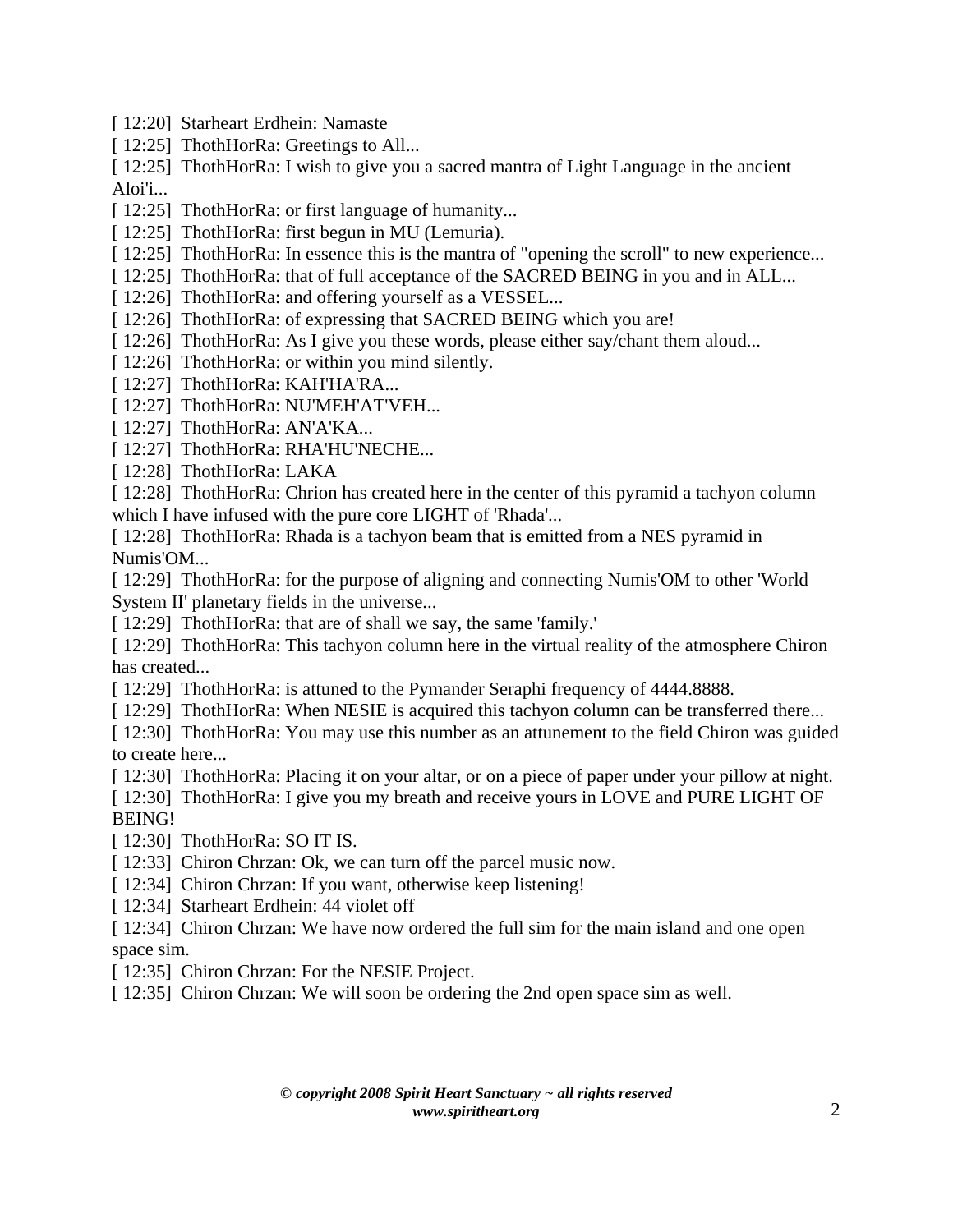- [ 12:35] Chiron Chrzan: We were approved by Linden for our non-profit discount, YEAH!
- [ 12:35] JahanaChundra Quintessa: GREAT
- [ 12:35] StarRose Merlin: :)
- [ 12:35] Polaris Triellis: YAY
- [ 12:35] Makalii Rhiadra: Yeah

[ 12:35] Chiron Chrzan: So there has been much progress this last week since our first gathering!

- [ 12:36] Yara Ragu: We are on the way!
- [ 12:36] Chiron Chrzan: The flow of Spirit has been sooo strong with this.
- [ 12:36] Caprica McCallen: •'6`•×Oº/''(6(`??'(6(`'/ºOו'6`•
- [ 12:36] Chiron Chrzan: Yes, we are on our way!
- [ 12:36] Caprica McCallen:  $\cdot^{\sim}$   $\cdot \times$  $O^{\circ}$ <sup>'''</sup>( $\cdot$ <sup>''</sup>)<sup>2''</sup>( $\cdot$ <sup>''</sup>)<sup>2</sup>'<sup>'</sup>
- [ 12:36] Polaris Triellis: It has been very strong
- [ 12:36] Chiron Chrzan: Oooo angel talk!
- [ 12:36] Starheart Erdhein: So glad you could join us Solar!
- [ 12:37] Starheart Erdhein: He had trouble w computer
- [ 12:37] Polaris Triellis: YEs welcome Solar
- [ 12:37] EHMAZM Gothly: Yes, hi solar
- [ 12:37] Yara Ragu: Hi, Solar, nice to meet you!
- [ 12:37] Chiron Chrzan: Yes, aloha Solar, glad to be able to meet you.
- [ 12:37] JahanaChundra Quintessa: Hi Solar
- [ 12:37] anael Ansar: welcome
- [ 12:37] Caprica McCallen: hi Solar
- [ 12:37] SolarGaianlight Raymaker: Hello everyone
- [ 12:37] Chiron Chrzan: So our focus is to talk about the NES look and feel.
- [ 12:38] Chiron Chrzan: This is of critical importance especially to those who will be residents

of NESIE as well as participants in general.

- [ 12:38] StarRose Merlin: if you need top notch builders, let me know :)
- [ 12:38] Chiron Chrzan: This last week I have been receiving guidance that there will be two major phases of development.
- [ 12:39] Chiron Chrzan: OK StarRose, TY, we may need help.
- [ 12:39] StarRose Merlin: very welcome
- [ 12:39] Yara Ragu: A couple of hours ago EH and I have sent you a first project for our residence
- [ 12:39] Chiron Chrzan: In fact, we WILL need help, just need to also be able to pay for it!
- [ 12:39] Meditation Cushion -sm1: llStopAnimation: Script trying to stop animations but agent not found
- [ 12:39] Chiron Chrzan: I trust that we will tho where needed.
- [ 12:39] Chiron Chrzan: Yes, only had a few minutes to look at that Yara.
- [ 12:40] Yara Ragu: OK
- [ 12:40] Starheart Erdhein: me too...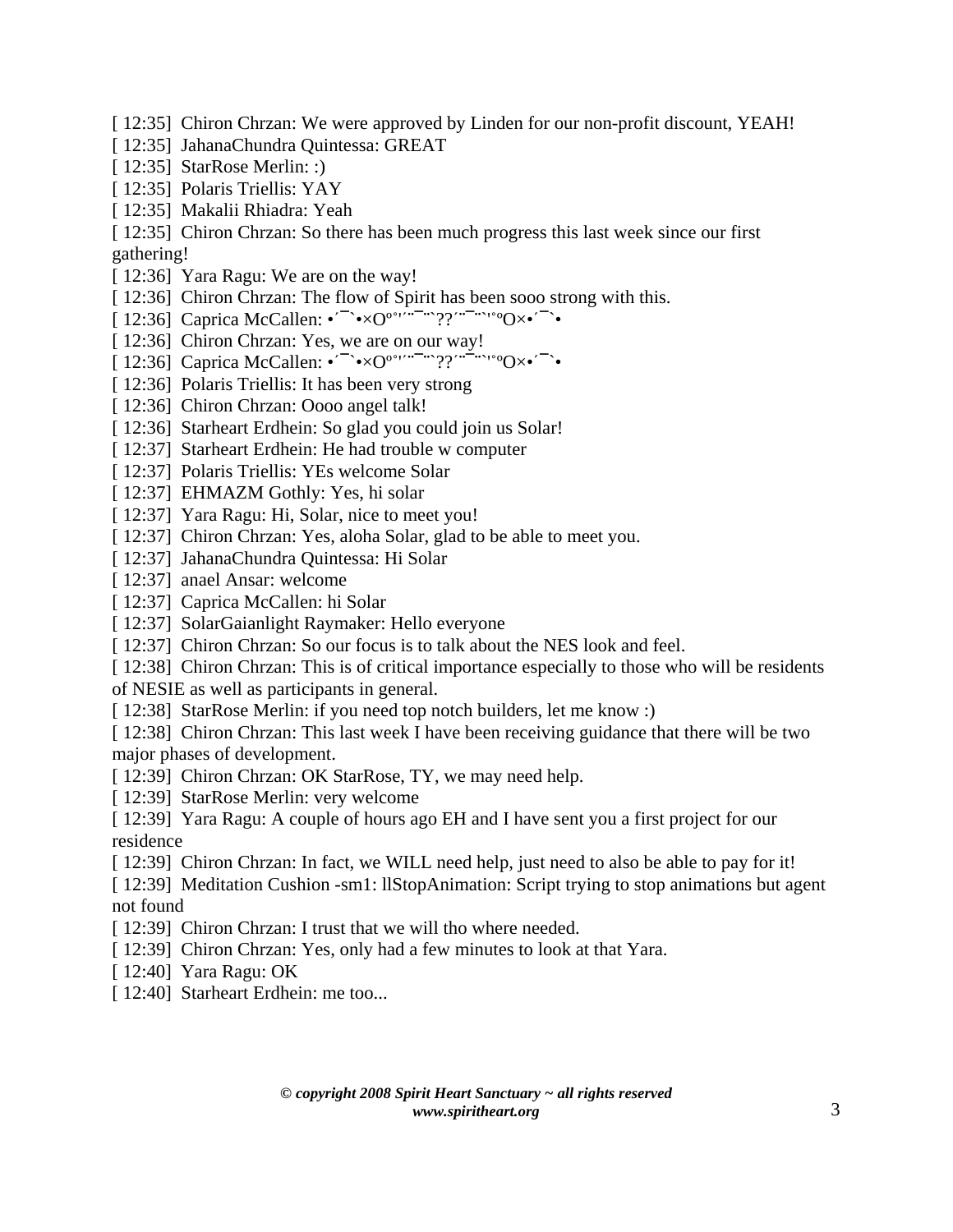[ 12:40] Chiron Chrzan: Actually what I saw in that brief time is actually juch the same as we were seeing on the main island!!!!!

[ 12:40] Yara Ragu: GREAT!

[ 12:40] Chiron Chrzan: It is very NES.

[ 12:41] Starheart Erdhein: I connect I bleive to Thoth's tachyon info too

[ 12:41] Starheart Erdhein: It connectd

[ 12:41] Chiron Chrzan: We will need to talk to you on that a bit too more specifically for what

you and EHM are doing.

[ 12:41] Yara Ragu: OK

[ 12:41] Chiron Chrzan: The two phases of development will be....

[ 12:42] Chiron Chrzan: 1) that we use what is available in SL along with some of our own creations to ge started and have things present in the NESIE environment.

[ 12:42] Chiron Chrzan: These will be many things that are decidedly old earth, BUT, we can raise their frequency in our own application in various ways.

[ 12:43] Chiron Chrzan: We will also carefully select things for their frequency.

[ 12:43] Chiron Chrzan: I have started looking more closely at what might be available in this regard, and there is quite a bit.

[ 12:43] Chiron Chrzan: If you go on the internet to www.slexchange.com and ...

[ 12:44] Chiron Chrzan: click on "marketplace" and then use seacrh to look for things it is much easier than running all over the in-world environment..

[ 12:44] Chiron Chrzan: and allows you to see a lot of one type of thing all in one place.

[ 12:45] StarRose Merlin: also Vorren Volataire and Koshari Mahana are availble at a very fair or reduced price to our effort

[ 12:45] Chiron Chrzan: I saw a lot of things under thesearch words of: "dome," "particle effects", "pyramids" etc etc

[ 12:45] StarRose Merlin: as custom work

[ 12:45] StarRose Merlin: Voltaire \* sorry

[ 12:46] Chiron Chrzan: OK, is very good to know, TY. We will ask you for more info on them when we get there, is that OK?

[ 12:46] Chiron Chrzan: np

[ 12:46] StarRose Merlin: yes surely :)

[ 12:46] Chiron Chrzan: The second phase of development will be where we start replacing

thinsg we startd with using things we have created or have had created...

[ 12:47] Chiron Chrzan: which are more in harmonic attunement with the project.

[ 12:47] Chiron Chrzan: Some of the original things may still be good, we will just have to flow with it as we go.

[ 12:47] Chiron Chrzan: One thing that we would like to avoid is boxed shape structures as much as possible.

[ 12:48] Chiron Chrzan: The cube anchors the old solar paradigm.

[ 12:48] Chiron Chrzan: Spheres, toruses and other round shapes anchor the new solar paradigm, the 999.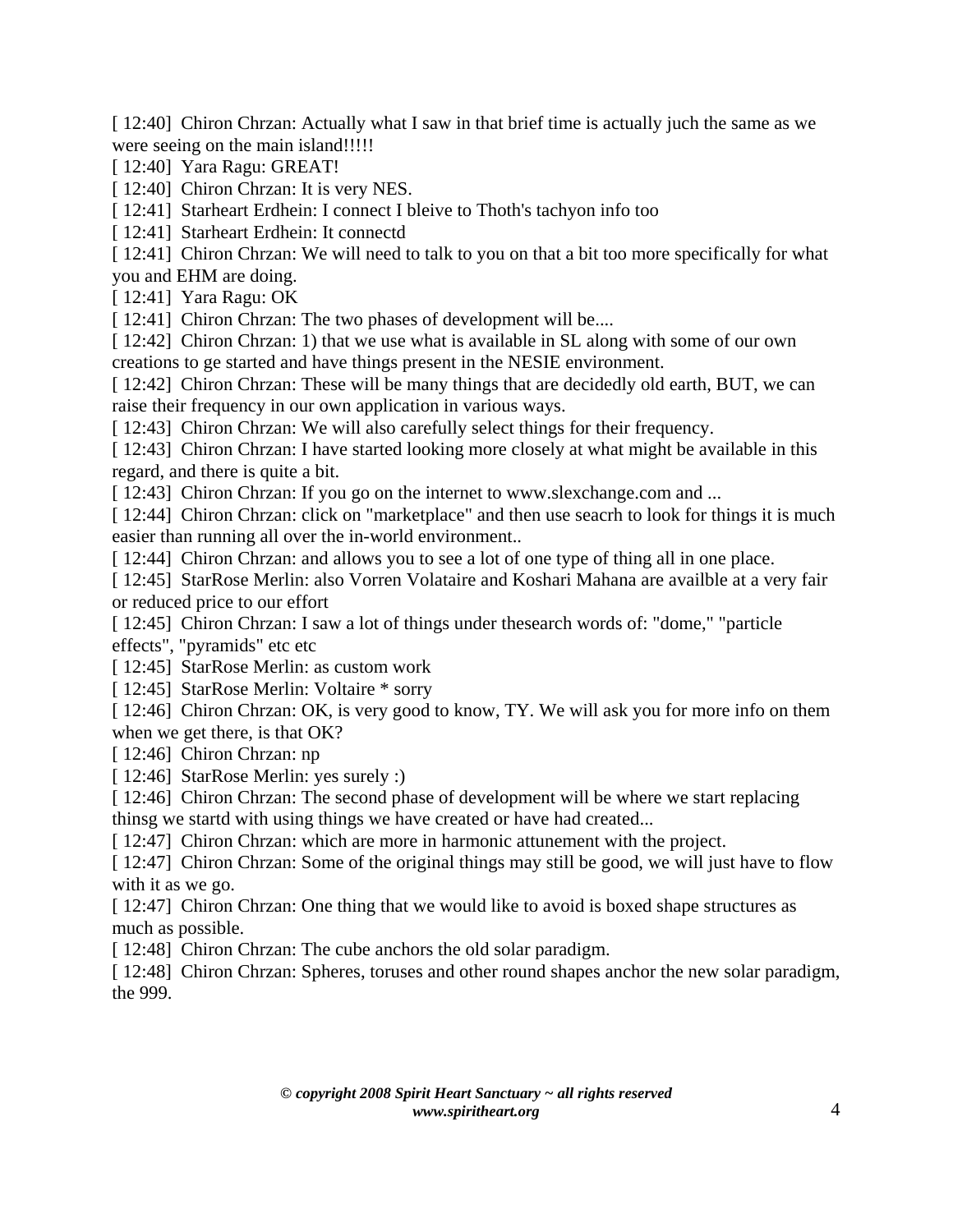[ 12:48] Chiron Chrzan: Oddly enough Thoth calls the 999 the "Cube of Stars" but it is...

- [ 12:49] Chiron Chrzan: actually a torus shape geometrically.
- [ 12:49] Chiron Chrzan: Is the basis of all that exists in higher worlds of Light.
- [ 12:49] Chiron Chrzan: Every point on the torus is equal to infinity.
- [ 12:49] Chiron Chrzan: All interconnected.
- [ 12:49] Chiron Chrzan: operates at unity.

[ 12:50] Chiron Chrzan: This is why i used the torus in the NES Portal Welcome Temple as roof and spire.

[ 12:51] Chiron Chrzan: I have been thinking that we may start putting together some basic structures using these shapes to make available to the residents who wish to use them.

- [ 12:51] Chiron Chrzan: Or pieces that can be put together in various ways.
- [ 12:51] Chiron Chrzan: Plants and trees:
- [ 12:52] Chiron Chrzan: We will obviously have to use existing plants and trees for awhile until Star and I or others can vreate some according to what we and you see in the NES.
- [ 12:52] Chiron Chrzan: This may take awhile, so we will use what we can until then.
- [ 12:53] Chiron Chrzan: Can use some particle effects and various other ways of making them
- different in their own way, also possibly using different color combinations can help too.
- [ 12:53] Starheart Erdhein: Chiron...I have something to add about this?
- [ 12:53] Chiron Chrzan: Ok, lets open for discussion now.
- [ 12:53] Starheart Erdhein: Well...
- [ 12:53] Chiron Chrzan: After Star speaks of course.
- [ 12:54] Starheart Erdhein: in the future I will be getting that super-expensive software that will allow me to MAKE the plants, trees in Vue...unique
- [ 12:54] Starheart Erdhein: However...
- [ 12:54] Starheart Erdhein: I did some research up on Vue and found out...
- [ 12:55] Starheart Erdhein: that I can buy some "sic-fi" plants made that way...
- [ 12:55] Starheart Erdhein: and use them in my current VUE software...
- [ 12:55] Starheart Erdhein: I was AMAZED
- [ 12:55] Starheart Erdhein: at how these plant makers
- [ 12:55] Chiron Chrzan: Ahhh, so maybe we can have a few sonner then.
- [ 12:55] Starheart Erdhein: were channeling future NES plants in some cases!
- [ 12:55] Chiron Chrzan: Cool!
- [ 12:55] JahanaChundra Quintessa: Can we import any of the NumisOm plant life
- [ 12:55] Starheart Erdhein: So it is a first step, anyway.
- [ 12:55] Starheart Erdhein: For those who don't know...
- [ 12:56] StarRose Merlin: I must fly, ty so much for all you have shared today
- [ 12:56] StarRose Merlin: many Blessings
- [ 12:56] Starheart Erdhein: Aloha StarRose!
- [ 12:56] JahanaChundra Quintessa: Bye Star
- [ 12:56] Polaris Triellis: Good bye StarRose
- [ 12:56] StarRose Merlin: :)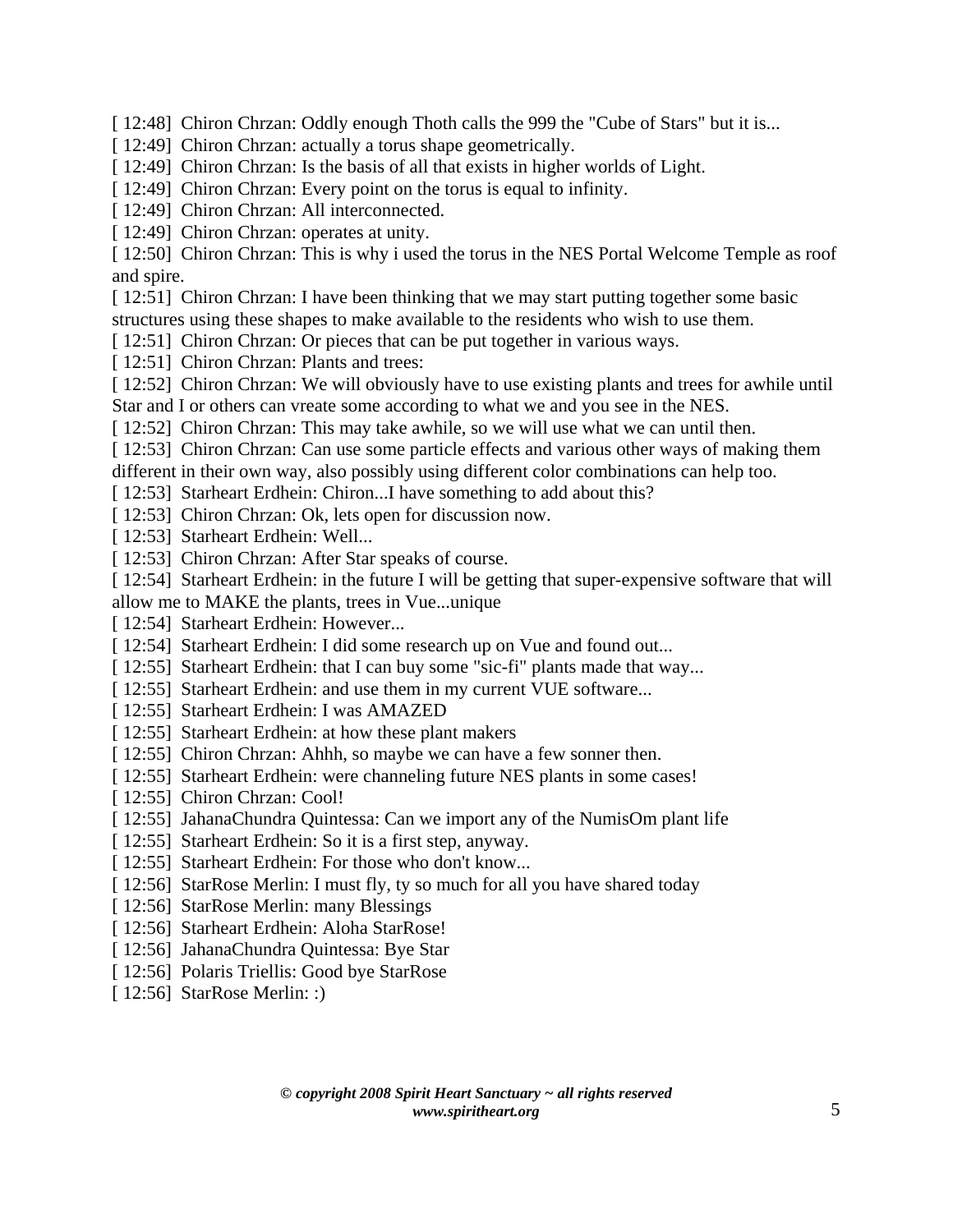- [ 12:56] Caprica McCallen: bye SR
- [ 12:56] Chiron Chrzan: TY StarRose, look forward to talking with you at some pint!
- [ 12:56] Makalii Rhiadra: Bye StarRose
- [ 12:56] Chiron Chrzan: Hugs!
- [ 12:56] Yara Ragu: BYE, Solar
- [ 12:56] StarRose Merlin: as I do, ty :)
- [ 12:56] Polaris Triellis: Bye Solar
- [ 12:56] Starheart Erdhein: As I was saying...
- [ 12:57] Chiron Chrzan: ty Solar
- [ 12:57] Starheart Erdhein: Bye Solar!
- [ 12:57] Chiron Chrzan: Solar is stayig I think?
- [ 12:57] Starheart Erdhein: Sorry, getting mixed up!
- [ 12:57] SolarGaianlight Raymaker: bye for now, i need to go..too late in India
- [ 12:57] Starheart Erdhein: Anyway one last thing on this...
- [ 12:57] Makalii Rhiadra: Bye Solar
- [ 12:58] Caprica McCallen: (bye Solar)
- [ 12:58] Chiron Chrzan: Oh, ok then everyone was picking up on that! Bye for now my friend.
- [ 12:58] Yara Ragu: Bye, bye!
- [ 12:58] Chiron Chrzan: Hugs.
- [ 12:58] Starheart Erdhein: 'solid growth' plants in the Vue software allow each on to "grow"
- individually...so no two daises look alike
- [ 12:58] Chiron Chrzan: Thanks for coming today.
- [ 12:58] Starheart Erdhein: That's all
- [ 12:58] Starheart Erdhein: Yes, I am glad you came Solar! So early for you!
- [ 12:58] Makalii Rhiadra: That is great Star
- [ 12:59] Caprica McCallen: sounds amazing~~
- [ 12:59] Makalii Rhiadra: Perfect actually
- [ 12:59] Chiron Chrzan: Yes, that will be very nice Star.
- [ 12:59] Polaris Triellis: yes it does
- [ 12:59] Starheart Erdhein: I have using Vue sofware for all those bakgrs you see in my art
- [ 12:59] Chiron Chrzan: There are also particle effects plants and trees available.
- [ 12:59] Starheart Erdhein: I SL stores?
- [ 13:00] Chiron Chrzan: Problem with particle effects is that you can have only so many
- particles rendered on screen at once.
- [ 13:00] Chiron Chrzan: Watch the tachyon light beam in the center of our circle.
- [ 13:00] Chiron Chrzan: It actually generates far more particles than it is currently.
- [ 13:00] Chiron Chrzan: But all the other particle effects are using up the particle count soo....
- [ 13:01] Chiron Chrzan: the viewer calculates how many each can have.
- [ 13:01] Chiron Chrzan: And this is different for different people looking at it.

[ 13:01] Chiron Chrzan: I will turn off the other particle effects and you will then see the lightbeam get much brighter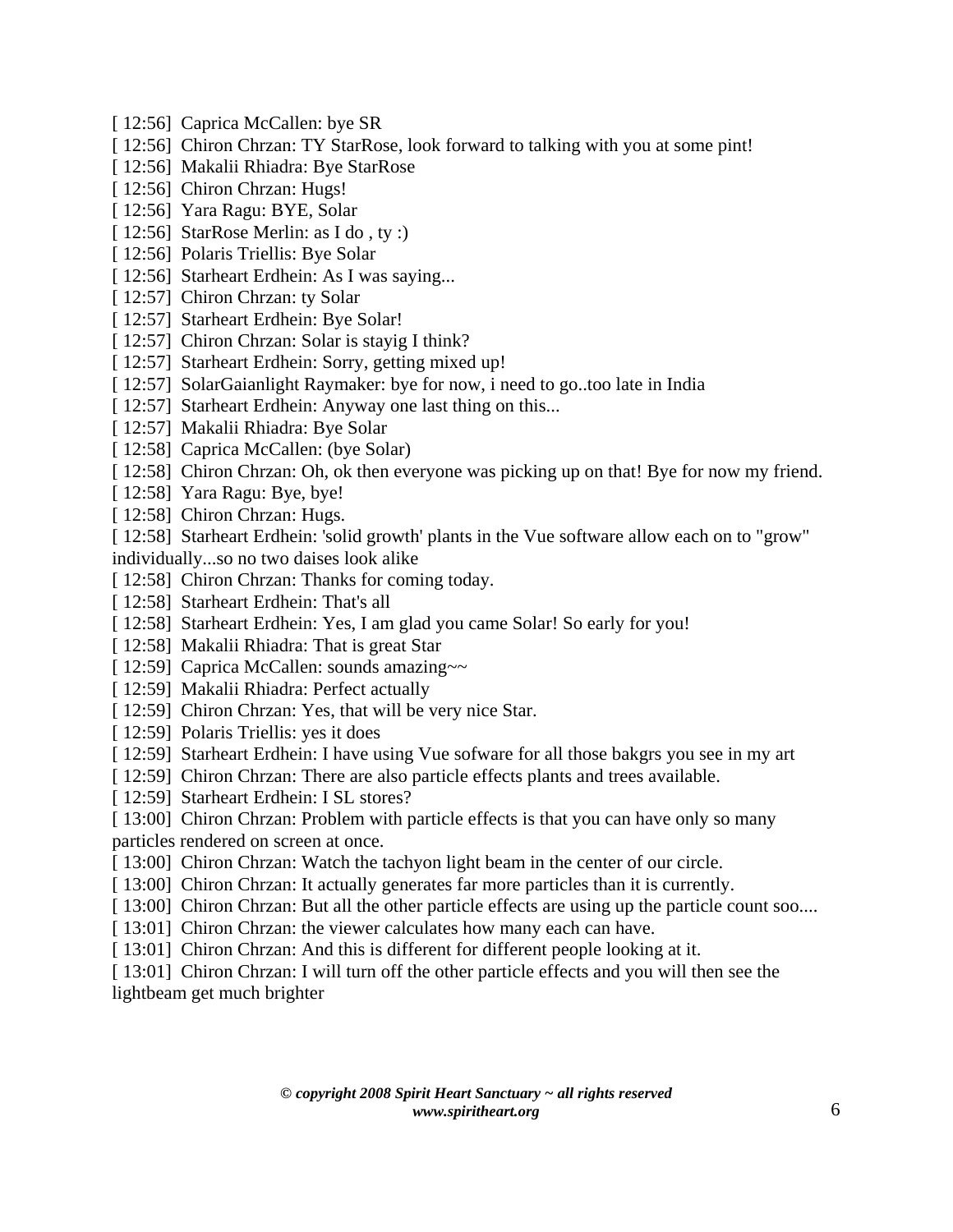[ 13:02] Caprica McCallen: ah, perspective...like life, lol

[ 13:02] Chiron Chrzan: It wil take a short bit, we have to wait for the other particles on screen to decay and disppear.

[ 13:03] Yara Ragu: ooohhh....!

[ 13:03] Chiron Chrzan: there, now look at the tachyon beam.

[ 13:03] Yara Ragu: I love it!

[ 13:03] EHMAZM Gothly: maravilloso

[ 13:03] Chiron Chrzan: you see it is much fuller, many more particles.

[ 13:04] Chiron Chrzan: the usual max is 4096 particles, but this changes when you change your graphics settings up or down.

[ 13:04] Chiron Chrzan: The max particle amount is based on what is within "rez range", not everything on the sime.

[ 13:05] Chiron Chrzan: so now I will turn the flames and spiral back on and the beam will get fainter again.

[ 13:05] Chiron Chrzan: this time is immediate.

[ 13:06] Chiron Chrzan: I feel it important to pass along things like thise, especially to the residemts of NESIE.

[ 13:06] Chiron Chrzan: So we can create more consciously together.

[ 13:07] Chiron Chrzan: So I thought about using the particle plants, grass etc, and we may in places, but there is this lil problem to deal with, so we have to plan craefulyl cuz...

[ 13:07] Chiron Chrzan: if we use too amny particles then our plants and grass start to go away!

[ 13:07] Chiron Chrzan: Also, people with slower computers may not see it all either.

[ 13:07] Chiron Chrzan: So we can use things like that sparingly I think.

[ 13:07] Chiron Chrzan: and in certain situaions.

[ 13:08] Chiron Chrzan: is nice when we can because we can get a whole field of tall grass with only a few prims.

[ 13:08] Chiron Chrzan: or a field of wildflowers with random color palcements

[ 13:09] Chiron Chrzan: Ok, now is time for everyone else!

[ 13:09] Yara Ragu: Chiron, when is possible to have access to the sim?

[ 13:09] Chiron Chrzan: They said it will be 10-15 days before the deliver.

[ 13:10] Yara Ragu: OK

[ 13:10] Chiron Chrzan: Then will take me some time to get the estate control panel setup properly.

[ 13:10] Chiron Chrzan: Then the terraforming has to take place.

[ 13:10] Chiron Chrzan: Land textures etc have to be decided.

[ 13:10] Chiron Chrzan: All of this has to take place before building can begin or problems will result.

[ 13:11] Chiron Chrzan: I have never done this before so I am at a loss as to how long it will take me to do what i have to do once we have access to the estate.

[ 13:11] Chiron Chrzan: My guess is maybe a couple of weeks.

[ 13:12] JahanaChundra Quintessa: Can we put the Tachyon pyramid on the land right away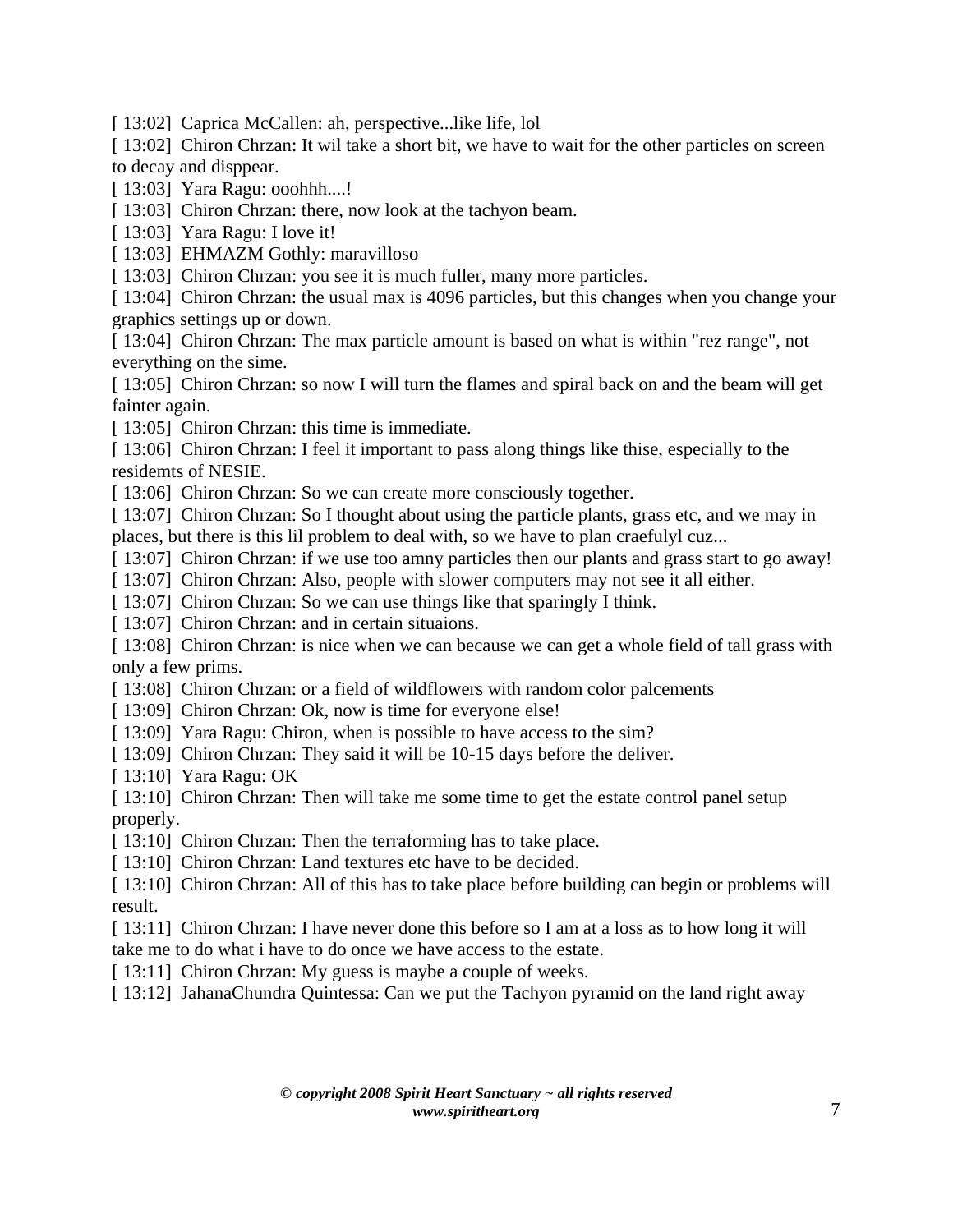[ 13:12] Chiron Chrzan: I have not figured out what will go there and when just yet. Trying to pull together the community we have thus far has been where all our time and ebergy have been going.

[ 13:13] JahanaChundra Quintessa: Was feeling about setting the energy pattern for the land

[ 13:13] Chiron Chrzan: I know ThothHorra stated the tachyon column can be ransferred to NESIE, but it has been my guidance all along that...

[ 13:14] Chiron Chrzan: the pyramid and the things we see here actually belong on a

skyplatform there as well in either the 6th or 7th dimensional representations of NES.

[ 13:14] JahanaChundra Quintessa: okay.... understand

[ 13:14] Starheart Erdhein: Yes, I don't think it was his intention to say on the GROUND necessarily

[ 13:14] Chiron Chrzan: So Star and I will have to speak with Thoth about this and whetever he suggests will be what we do.

[ 13:14] Caprica McCallen: sounds wonderful ~ I have looked for other dimensions here in SL since I first joined

[ 13:15] Chiron Chrzan: Yes, I did not think that Star, but the 6th and 7th...

[ 13:15] Chiron Chrzan: dimensional builds will come MUCH later.

[ 13:15] Makalii Rhiadra: I went there Star too

[ 13:15] Chiron Chrzan: So maybe we have to have down low to start, or maybe this is not a problem at all, or,....

[ 13:15] Chiron Chrzan: maybe we place some of the higherdimensional stuff earlier than i anticipated...

[ 13:16] Starheart Erdhein: The EGG he showed me would go on th ground... near the watefall perhaps

[ 13:16] Polaris Triellis: EGG?

[ 13:16] Chiron Chrzan: Yes, that is the egg, we are talking about the tchyon column

- [ 13:16] Chiron Chrzan: like he spoke of today.
- [ 13:16] Polaris Triellis: ahh yes
- [ 13:16] Chiron Chrzan: Yes, Star needs to share that with everyone.
- [ 13:16] Starheart Erdhein: Well, I mention it as it is a "land" anchor...a crystal egg
- [ 13:17] Starheart Erdhein: he showed me a crystal egg
- [ 13:17] Starheart Erdhein: that would sound a tone and emitt colors
- [ 13:17] Starheart Erdhein: when toouched

[ 13:17] Chiron Chrzan: We have been seeing that sitting in the midst of a horseshoe shaped waterfalls, like within an old crater.

[ 13:17] Makalii Rhiadra: Light and Sound together

[ 13:17] Polaris Triellis: Sounds wonderful

[ 13:18] Chiron Chrzan: We have already fond the waterfalls someone made, they are large and we will mod them a bit.

[ 13:18] Chiron Chrzan: This is why i think Yara and Ehmazm may be picking up on the main island transmissions coming through from Thoth and company.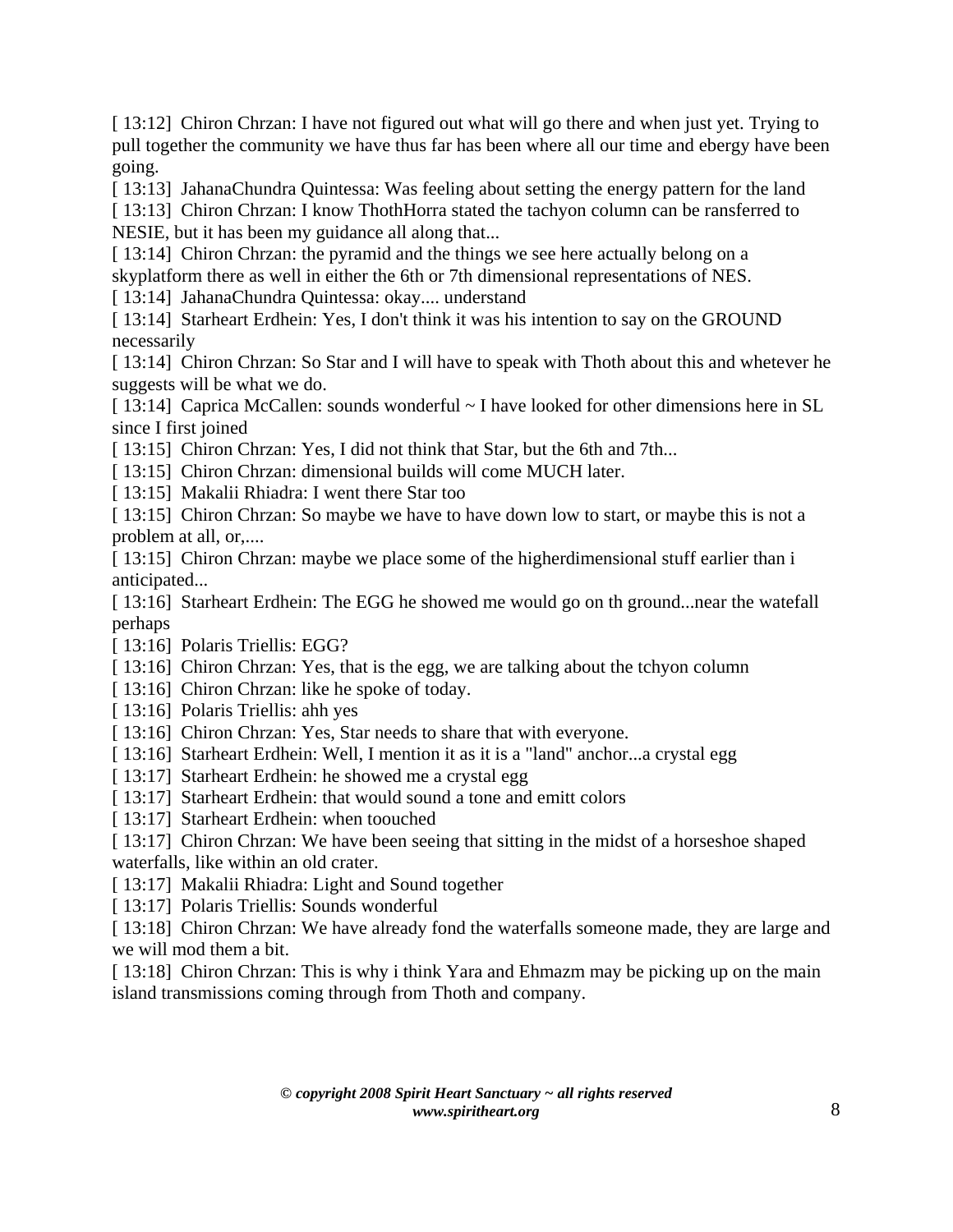- [ 13:18] Starheart Erdhein: All, regretably I must go now...
- [ 13:19] Polaris Triellis: BYe Star, TY
- [ 13:19] Starheart Erdhein: I love you and will see you soon!
- [ 13:19] Makalii Rhiadra: Bye Star, see you later
- [ 13:19] JahanaChundra Quintessa: Bye Star
- [ 13:19] Yara Ragu: Bye, Star!
- [ 13:19] Chiron Chrzan: Bye sweet Star, luv you!
- [ 13:19] EHMAZM Gothly: love, star
- [ 13:19] Polaris Triellis: XXXOOO
- [ 13:19] Yara Ragu: Yes, it seems it happenned like you said, Chiron
- [13:19] anael Ansar: i need to go as well thanks
- [ 13:19] Polaris Triellis: Bye Anael
- [ 13:20] anael Ansar: bye all
- [ 13:20] JahanaChundra Quintessa: Bye Anael
- [ 13:20] EHMAZM Gothly: love, anael
- [ 13:20] Polaris Triellis: XXXOOO
- [ 13:20] Makalii Rhiadra: Bey Anael, good to see you
- [ 13:20] Yara Ragu: Bye, anael, See you around!
- [ 13:20] Chiron Chrzan: OK Anael, ty for coming, I will send transcript to everyone for things you missed.
- [ 13:21] Caprica McCallen: i will see you all soon-wonderful to meet the new faces..gratitude, chiron

[ 13:21] Chiron Chrzan: Sooo, Yara and EHM, not sure of what you drew up is for the outer lying areas where you will be...

- [ 13:21] JahanaChundra Quintessa: Bye Caprica
- [ 13:21] EHMAZM Gothly: by caprica
- [ 13:21] Polaris Triellis: Bye Caprica
- [ 13:21] Polaris Triellis: I'll meet you soon, I'm sure
- [ 13:21] Chiron Chrzan: There are other problems with the proposal for open space sime too, but there may be ways we can find to work around that.
- [ 13:22] Chiron Chrzan: Bye Caprica.
- [ 13:22] Chiron Chrzan: Hugs
- [ 13:22] Yara Ragu: Bye!
- [ 13:22] Chiron Chrzan: Guess I messed her, too fast!
- [ 13:22] Makalii Rhiadra: Yeah, me too
- [ 13:22] EHMAZM Gothly: By
- [ 13:22] Chiron Chrzan: For what its worth, despite my tech knowledge I am a two fingered typer that has to look at keyboard...
- [ 13:22] Polaris Triellis: LOL me too
- [ 13:23] Chiron Chrzan: so, I am often slow on uptake cuz I do not see what is going on when i am typing until I look up at and.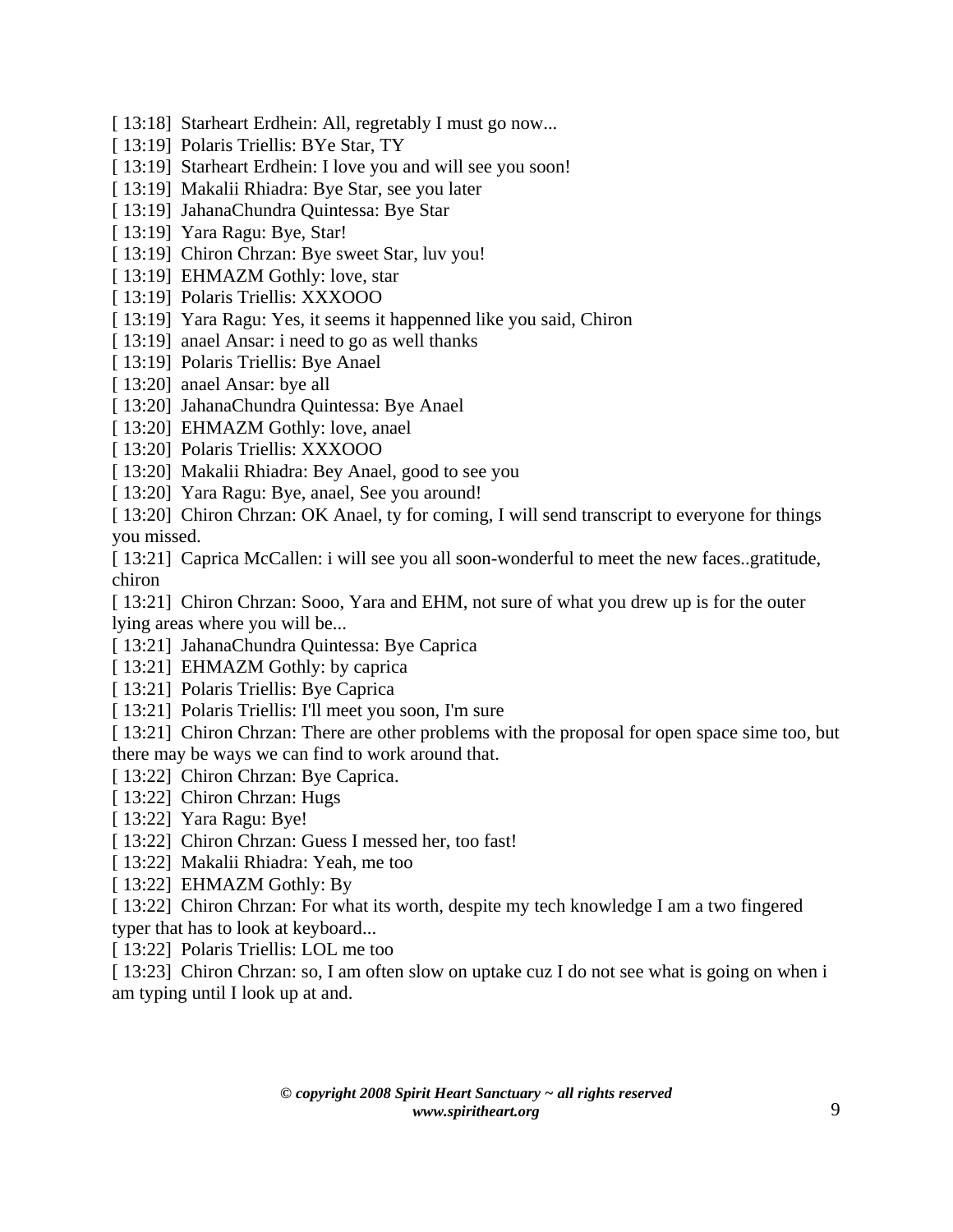- [ 13:23] Yara Ragu: the design was fo our residence Chiron, Eh and mine joined as one
- [ 13:23] Makalii Rhiadra: You both do very well then considering

[ 13:24] Chiron Chrzan: Yes, that we can do, but not sure what you suggest will fit nontheless, all depends on how large it is.

- [ 13:24] Yara Ragu: The size is specified on the drawnings
- [ 13:24] Chiron Chrzan: OK, had not had time to look carefully, only got it few minutes before this was starting this morning.
- [ 13:25] Yara Ragu: it's made on scale, 0.02 m= 1 meter
- [ 13:25] Yara Ragu: We'll talk farther next days
- [ 13:25] Chiron Chrzan: You will have about 8,200 m2 between the two of you.
- [ 13:25] JahanaChundra Quintessa: Bye everyone.... good meeting here and seeing everyone!!!!
- [ 13:25] Makalii Rhiadra: Bye Jahana
- [ 13:25] Polaris Triellis: By Jahana
- [ 13:25] EHMAZM Gothly: By, jahana
- [ 13:26] Chiron Chrzan: That is about 90m x 90m
- [ 13:26] Chiron Chrzan: Bye Jahana!
- [ 13:26] Yara Ragu: Yes, we have made the calcule
- [ 13:26] Chiron Chrzan: Hugs
- [ 13:26] Yara Ragu: bye Jahana
- [ 13:26] Yara Ragu: our design covers 8.100 m.
- [ 13:26] Chiron Chrzan: But, not sure we can make the 90 x 90 perfectly symettrical.
- [ 13:27] Yara Ragu: of course...

[ 13:27] Chiron Chrzan: Will depend somehwat on what Dru wishes to do and she could not attedn today.

- [ 13:27] Chiron Chrzan: Dru is on that sime with you and EHM.
- [ 13:27] Chiron Chrzan: Unless it is requested otherwise.
- [ 13:27] Yara Ragu: I understoo they were indipandent isles
- [ 13:28] Chiron Chrzan: No, they are not independt isles.
- [ 13:28] Chiron Chrzan: They are smaller pirvate isles within an open space sime.
- [ 13:28] Yara Ragu: ah... then it makes things totally different
- [ 13:28] Chiron Chrzan: Open space simes are usually like that.
- [ 13:28] Chiron Chrzan: Yes.
- [ 13:28] Chiron Chrzan: The open water space is what they are often used for, although they come configured as one isle
- [ 13:29] Polaris Triellis: I'm fine with that
- [ 13:29] Yara Ragu: To have it clear, are we going to have separated isle with Dru?
- [ 13:29] Chiron Chrzan: So we take and terraform them.
- [ 13:29] Chiron Chrzan: If that is what everyone there wants yes.
- [ 13:29] Chiron Chrzan: If you all want to conjoin then we can do that too.
- [ 13:30] Yara Ragu: ok, we will see what others think
- [ 13:30] Yara Ragu: I would prefer separated islands better than 1 only place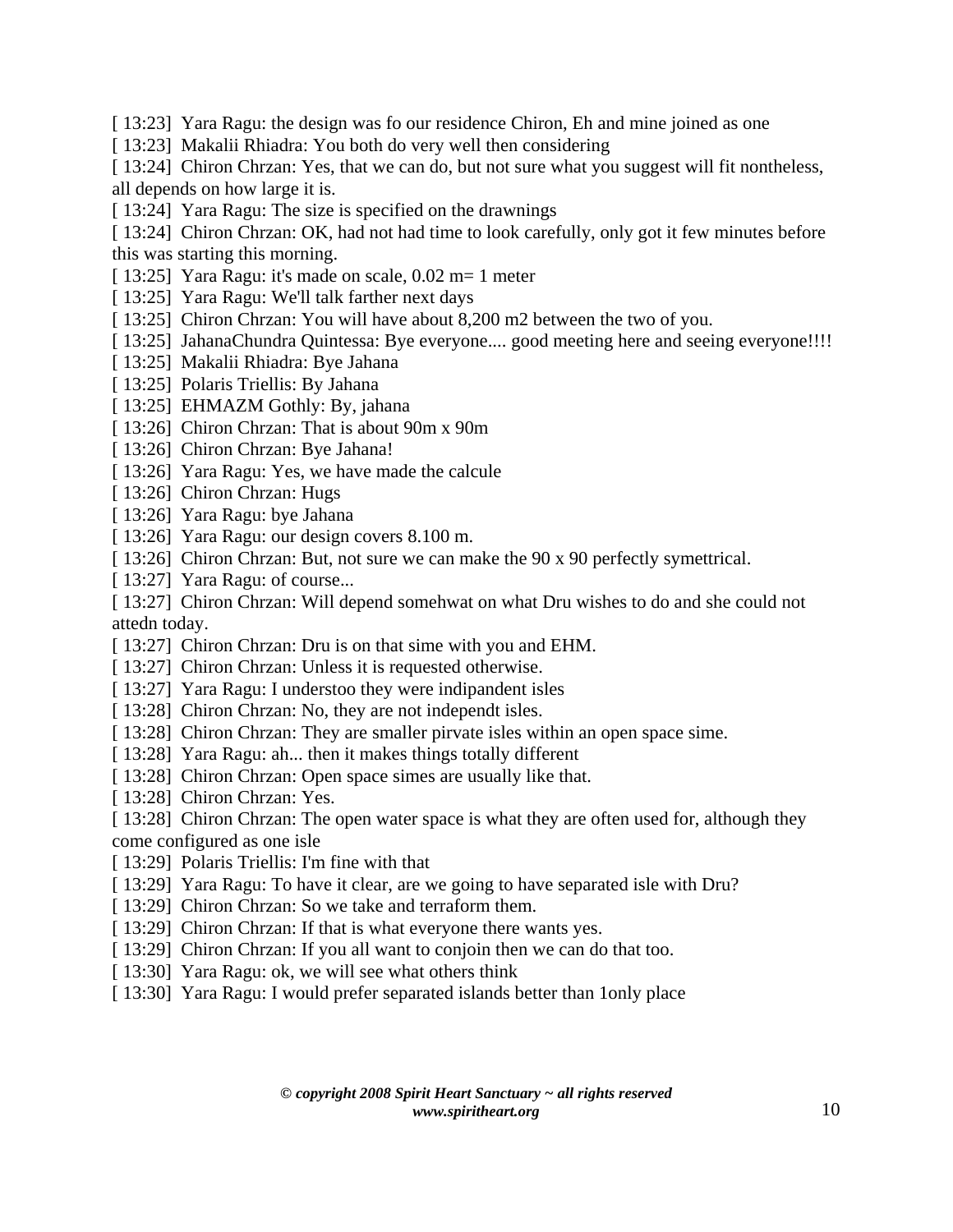[ 13:30] Chiron Chrzan: My original idea was to terrform into three private islands, perhaps with smaller unihabited isles and lots of water between them and main isle.

[ 13:31] Chiron Chrzan: But, we can conjoin if people want that for slightly larger isles.

[ 13:31] Makalii Rhiadra: Pol and I can will ask Dru if she would like to join on our sim

[ 13:31] Chiron Chrzan: or even significantly larger isles.

[ 13:31] Chiron Chrzan: Well, we need someone else then for Yara and EHM.

[ 13:31] Yara Ragu: Ehm and I thought that the general design for placement of the isles is important for energy's question

[ 13:32] Chiron Chrzan: takes three allocations to pay for an open space sim in the plan using 12 for full build.

[ 13:32] Chiron Chrzan: Yes, of course.

[ 13:32] Chiron Chrzan: What I am saying does not in my mind preclude that in any way.

[ 13:33] Yara Ragu: I understan, Chiron

[ 13:33] Chiron Chrzan: When we get the simes and everything is ready to go, we will all go to the one where you will be and start talking about what you need there.

[ 13:34] Chiron Chrzan: Then we can start terraforming it to customize as needed.

[ 13:34] Yara Ragu: ok

[ 13:34] Chiron Chrzan: Its just that there are some defining parameters that have to be taken into consideration as part of that.

[13:34] EHMAZM Gothly: of course

[ 13:34] Chiron Chrzan: Managing this estate is no small thing!

[ 13:35] Polaris Triellis: Sounds HUGE

[ 13:35] EHMAZM Gothly: yes

[ 13:35] Chiron Chrzan: Its a huge undertaking.

[ 13:35] Chiron Chrzan: YES!

[ 13:35] Chiron Chrzan: There are so many things that have to be considered.

[ 13:35] Yara Ragu: I just was telling to EHM the same in relation to you, now by phone

[ 13:35] Makalii Rhiadra: That why we are taking small bites

[ 13:35] Polaris Triellis: Small bites are good

[ 13:35] Chiron Chrzan: If I make large mistake in earyl going will cause me lots of grief later cuz i am the one who has to fix!

[ 13:35] Yara Ragu: that's right, Makalii, it's my feeling also

[ 13:36] Chiron Chrzan: Yes, small bites good, but the bites I have take at first are large, no way around it.

[ 13:36] Chiron Chrzan: The more patient you can be with me the smaller the bites I can take tho!

[ 13:36] Makalii Rhiadra: chew carefully

[ 13:37] Chiron Chrzan: LOL

[ 13:37] Chiron Chrzan: GULP

[ 13:37] Polaris Triellis: LOL

[ 13:37] Yara Ragu: Well, we are guided and helped through, Chiron

*© copyright 2008 Spirit Heart Sanctuary ~ all rights reserved www.spiritheart.org* 11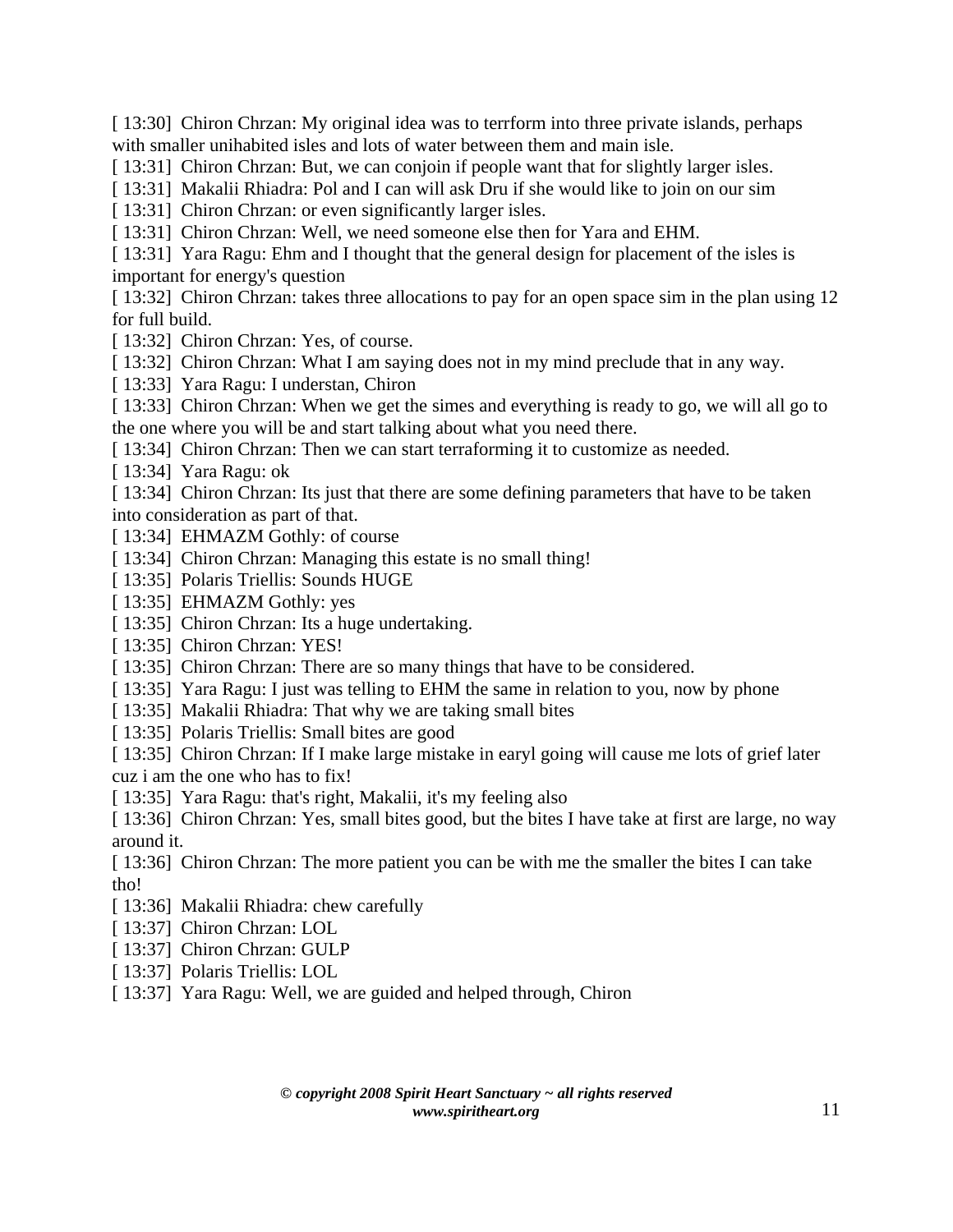[ 13:37] Chiron Chrzan: Always, not concerned about that, I do get concerned about getting the basics right to avoid goofy stuff later.

[ 13:38] Chiron Chrzan: When Spirit descends into matter through my being I must take responsibility for the actiosn I take, and even though i am guided I can tell you that...

[ 13:38] Chiron Chrzan: being in the position as head of this organization has not been easy at times.

[13:39] Yara Ragu: Yes, we are all responsable for our parcel of life

[ 13:39] Chiron Chrzan: I do not however, have the same kind of concerns with the people involved right now that I would have otherwise.

[ 13:39] Yara Ragu: and yours is biiig

[ 13:39] Chiron Chrzan: You are VERY resonant with us.

[ 13:39] Makalii Rhiadra: We stand beside you

[ 13:39] Chiron Chrzan: But, there may be others soming after you that will be somewhat less resonant.

[ 13:39] Polaris Triellis: We support you

[ 13:39] Chiron Chrzan: oh TY TY TY, I luv you all, and I DO feeel your support, it sooo appreciated.

[ 13:40] Chiron Chrzan: My vision tho goes out down the road a pice, and its important to on the hand be able to have proper control for the benefot if the whole community and on the other...

[ 13:40] Chiron Chrzan: to not be overly restructive etc etc.

[ 13:40] Makalii Rhiadra: Yes the alignment in here is very strong

[ 13:41] Chiron Chrzan: Yesssss

[ 13:41] Chiron Chrzan: Just the conversation we are having right now is indicative of that.

[ 13:41] Yara Ragu: Chiron, I feel to leave this here for me now, to take a breth and reflectionate about.

[ 13:41] Chiron Chrzan: Yes OK. one more thing...

[ 13:41] Chiron Chrzan: before you go.

[ 13:42] Chiron Chrzan: We really need to draft the covenants here soon.

[ 13:42] Chiron Chrzan: We have certain needs that have to be placed in them, and I am aware of some needs othes may have.

[ 13:42] Chiron Chrzan: Soo, what i am thinking is that maybe the best way to go about this is to...

[ 13:43] Chiron Chrzan: for us to put down what we see feel and need in this regard, then give to all fo you,

[ 13:43] Chiron Chrzan: and then ask you to send us back what you feel shoudl be included or changed and we can then all talk if necessary?

[ 13:43] Polaris Triellis: sounds good to me

[ 13:43] Chiron Chrzan: This should be an effort between the residents.

[ 13:44] Polaris Triellis: I agree

[ 13:44] Makalii Rhiadra: Agreed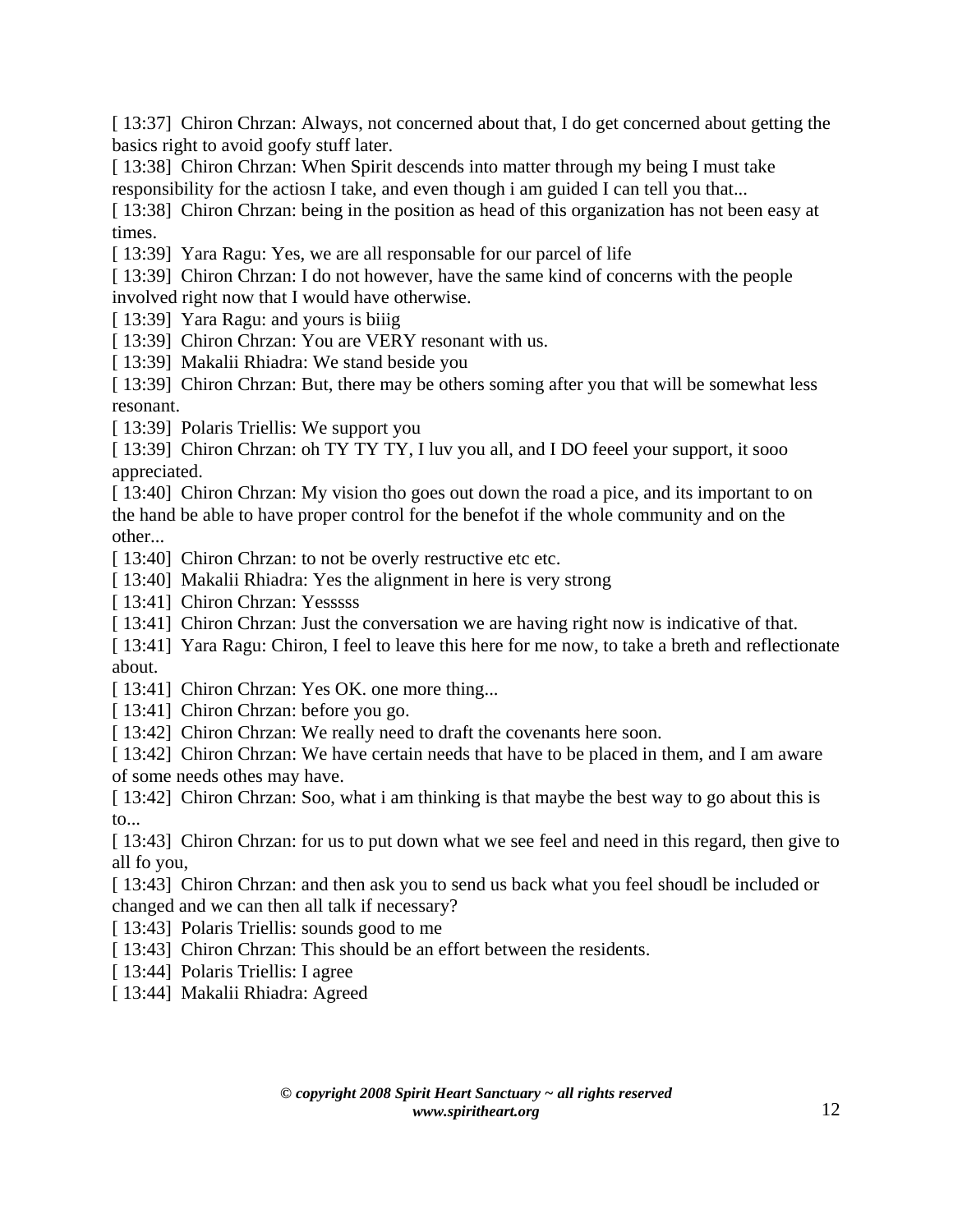- [ 13:44] Yara Ragu: Fine, jusst fine!
- [ 13:44] Chiron Chrzan: OK, I'll work on that this week and then send it off to all of you.
- [ 13:44] Polaris Triellis: Don't work tooooo hard
- [ 13:44] Makalii Rhiadra: More work for you!

[ 13:44] Chiron Chrzan: I'll try, but it is a LOT right now, however it feels wonderfult o be having the opportunity to even do this.

- [ 13:45] Polaris Triellis: Yeah....
- [ 13:45] Makalii Rhiadra: I understand that
- [ 13:45] Yara Ragu: Chiron, I wholeheartely appreciate your efforts and dedication.
- [ 13:45] Chiron Chrzan: Yes, comes with the territory
- [ 13:45] Chiron Chrzan: TY Yara my sweet friend.
- [ 13:45] Chiron Chrzan: TY everyone you are all my sweet friends
- [ 13:45] Polaris Triellis: Love to you!!!!
- [ 13:45] Yara Ragu: Count on me for whatever I may help
- [ 13:45] Makalii Rhiadra: TY Chiron as are you
- [ 13:45] Chiron Chrzan: TY also Pol for a very nice meditation, made me cry again.
- [ 13:46] EHMAZM Gothly: me too
- [ 13:46] Makalii Rhiadra: Me too and my hair to stand up
- [ 13:46] Polaris Triellis: Eeeek me too
- [ 13:46] Yara Ragu: Thank you, Polaaris
- [ 13:46] Chiron Chrzan: OK, TY. I want to delegate as much as possible at the same time respect the rights of others to do only what they feel guided to.
- [ 13:46] Polaris Triellis: My pleasure
- [ 13:47] Chiron Chrzan: Did you notice the new energy spires outside?
- [ 13:47] Polaris Triellis: YES
- [ 13:47] Chiron Chrzan: there are 7
- [ 13:47] Makalii Rhiadra: Yes
- [ 13:47] Polaris Triellis: Love;ly
- [ 13:47] Yara Ragu: Yes, and eagles flying
- [ 13:47] Chiron Chrzan: Spirit energy antennae
- [ 13:47] EHMAZM Gothly: yes
- [ 13:47] Polaris Triellis: Oooo haven't seen th eagles yet
- [ 13:47] Chiron Chrzan: No eagles up here???
- [ 13:48] Yara Ragu: look upon the pyramid
- [ 13:48] Makalii Rhiadra: what eagles?
- [ 13:48] Yara Ragu: I went out for a moment and saw them, under indications of EHM
- [ 13:48] Chiron Chrzan: I'm out here looking now and do not see any???
- [ 13:49] Makalii Rhiadra: Me too
- [ 13:49] Makalii Rhiadra: Indication of EHM?
- [ 13:49] Yara Ragu: It was about 20 minutes ago
- [ 13:49] Polaris Triellis: hmmmmm